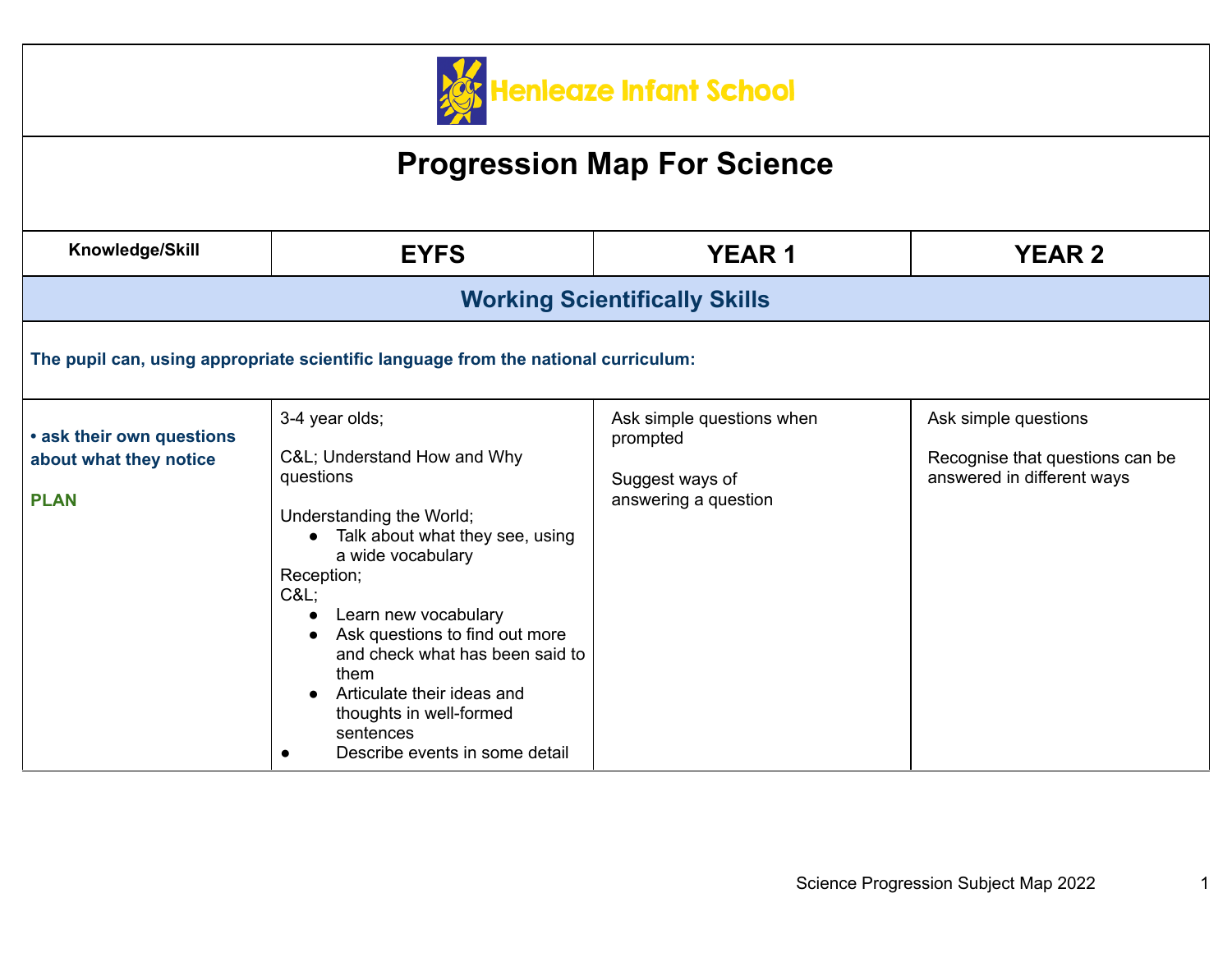| • use different types of<br>scientific enquiry to gather<br>and record data, using<br>simple equipment where<br>appropriate, to answer<br>questions:<br><b>DO</b> | 3-4 year olds;<br>Understanding the World;<br>• Talk about what they see, using<br>a wide vocabulary<br>Explore how things work<br>Reception;<br>C&L<br>Learn new vocabulary<br>Articulate their ideas and<br>thoughts in well-formed<br>sentences<br>Describe events in some detail<br>Use talk to help work out<br>problems and organise thinking<br>and activities, and to explain<br>how things work and why they<br>might happen<br>Use new vocabulary in different<br>contexts<br>Understanding the World;<br>Explore the natural world around<br>them<br>Describe what they see, hear<br>and feel while they are outside<br>Recognise same and different | Make relevant observations<br>using simple equipment<br>Conduct simple tests, with<br>support<br>Identify and classify with<br>Guidance | Observe closely, using simple<br>equipment<br>Perform simple tests<br>Identify and classify |
|-------------------------------------------------------------------------------------------------------------------------------------------------------------------|-----------------------------------------------------------------------------------------------------------------------------------------------------------------------------------------------------------------------------------------------------------------------------------------------------------------------------------------------------------------------------------------------------------------------------------------------------------------------------------------------------------------------------------------------------------------------------------------------------------------------------------------------------------------|-----------------------------------------------------------------------------------------------------------------------------------------|---------------------------------------------------------------------------------------------|
| observing changes over<br>time                                                                                                                                    |                                                                                                                                                                                                                                                                                                                                                                                                                                                                                                                                                                                                                                                                 | Make relevant observations<br>using simple equipment                                                                                    | Observe closely, using simple<br>equipment                                                  |
| noticing patterns                                                                                                                                                 |                                                                                                                                                                                                                                                                                                                                                                                                                                                                                                                                                                                                                                                                 | Make relevant observations<br>using simple equipment                                                                                    | Observe closely, using simple<br>equipment                                                  |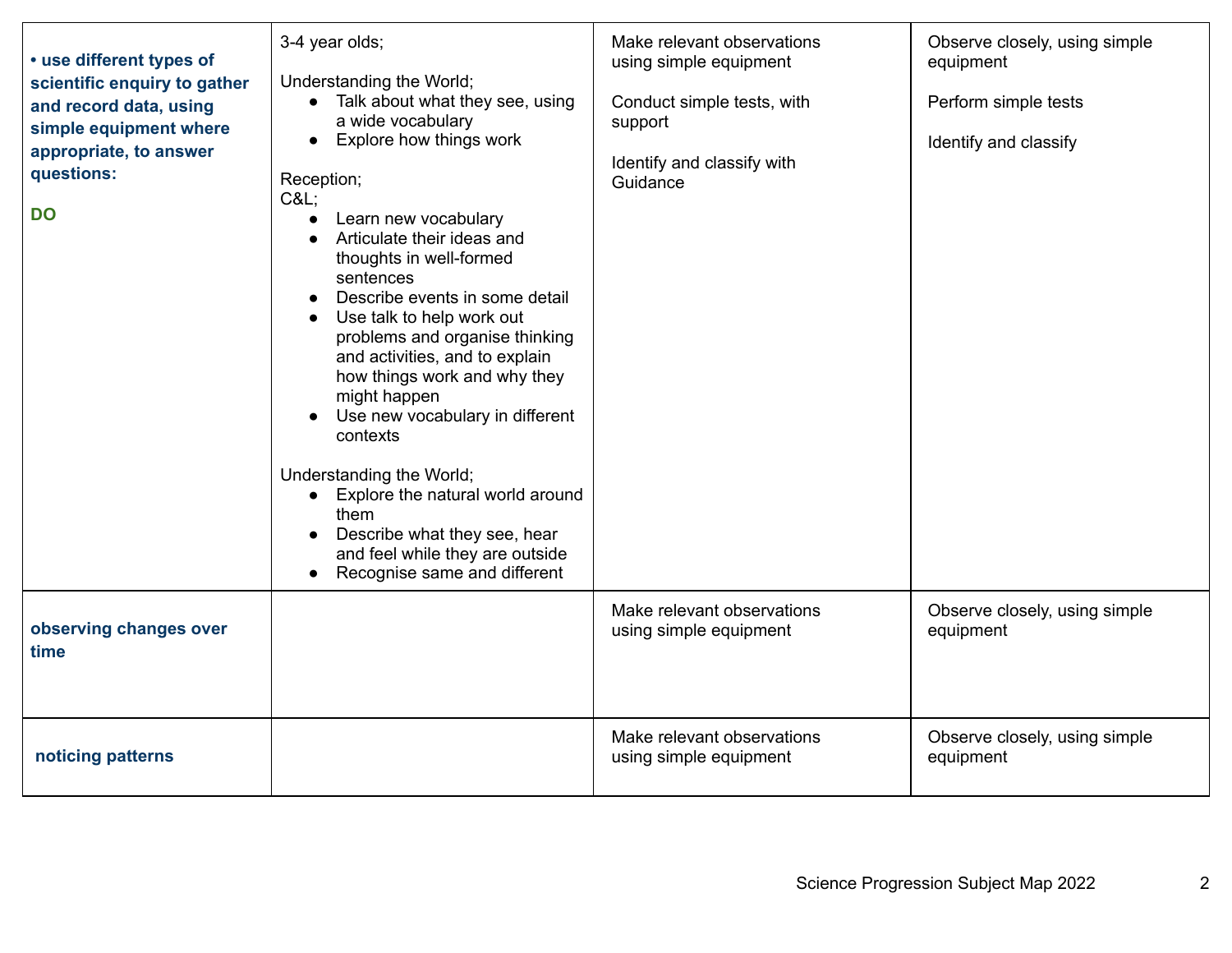| grouping and classifying<br>things                                                                         |                                                                                                                                                                                                        | Identify and classify with<br>guidance                                                                                                | Identify and classify                                                                                                                                               |
|------------------------------------------------------------------------------------------------------------|--------------------------------------------------------------------------------------------------------------------------------------------------------------------------------------------------------|---------------------------------------------------------------------------------------------------------------------------------------|---------------------------------------------------------------------------------------------------------------------------------------------------------------------|
| carrying out simple<br>comparative tests                                                                   |                                                                                                                                                                                                        | Conduct simple tests, with<br>support                                                                                                 | Perform simple tests                                                                                                                                                |
| finding things out using<br>secondary sources of<br><b>information</b>                                     |                                                                                                                                                                                                        | Use books, internet, peers and adults<br>(with relevant knowledge or<br>experience) to answer questions with<br>modelling and support | Use books, internet, peers and<br>adults (with relevant knowledge or<br>experience) to answer questions with<br>support                                             |
| <b>RECORD</b>                                                                                              | Reception<br>Art express ideas and feelings<br>• Refining ideas and developing<br>their ability to express them<br>Understanding the World<br>Making observations and<br>$\bullet$<br>drawing pictures | Gather and record data in a variety of<br>ways e.g charts, pictograms, carol<br>diagrams                                              | Record and communicate their<br>findings in a range of ways and<br>begin to use simple scientific<br>language<br>Gather and record data to help<br>answer questions |
| • communicate their ideas,<br>what they do and what they<br>find out in a variety of ways<br><b>REVIEW</b> |                                                                                                                                                                                                        | Recognise findings<br>Use their observations and ideas to<br>suggest answers to simple<br>questions                                   | Use their observations and ideas<br>to suggest answers to simple<br>questions<br>Make suggestions about how to<br>improve their practice                            |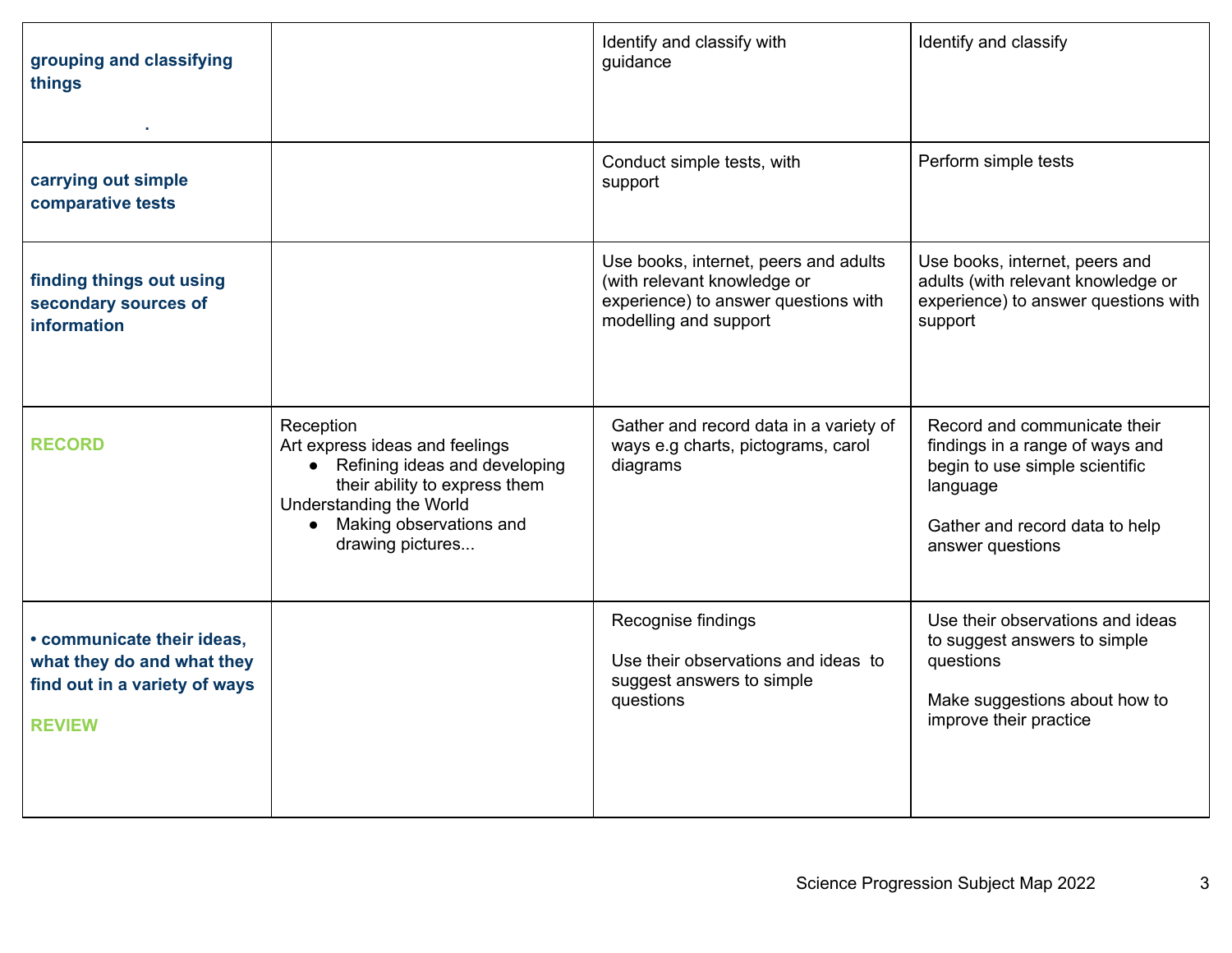| <b>Cumulative Vocabulary</b>                 |                                                                                                                                                                                                                                                                                                                                                                                                                                                                                                                                                                                                                    |                                                                                                                                                                                                                                                                                                                                                                                                                                                                                                                                                   |                                                                                                                                                                                                                                                                                                                                              |
|----------------------------------------------|--------------------------------------------------------------------------------------------------------------------------------------------------------------------------------------------------------------------------------------------------------------------------------------------------------------------------------------------------------------------------------------------------------------------------------------------------------------------------------------------------------------------------------------------------------------------------------------------------------------------|---------------------------------------------------------------------------------------------------------------------------------------------------------------------------------------------------------------------------------------------------------------------------------------------------------------------------------------------------------------------------------------------------------------------------------------------------------------------------------------------------------------------------------------------------|----------------------------------------------------------------------------------------------------------------------------------------------------------------------------------------------------------------------------------------------------------------------------------------------------------------------------------------------|
|                                              | Same, different, I can see/ feel/ hear/<br>taste/ smell,<br>I wonder what/ why/who/ when<br>questions<br>Magnifying glass, magnets, floating,<br>sinking, small, large, tiny, huge<br>Use of visual time tables, days of the<br>week, months of the year, seasons,<br>Observational drawing                                                                                                                                                                                                                                                                                                                        | Question, answer, similar, equipment,<br>gather, measure, results, sort, group,<br>explore, pattern, chart, graph, long<br>term study, compare, describe, test,<br>challenge, trial, research, discover,<br>investigate, graph, measure, ruler,<br>centimeter, thermometer, microscope                                                                                                                                                                                                                                                            | analyse,<br>Record,<br>information,<br>represent,<br>fair<br>test,<br>metre,<br>vocabulary,<br>observe,<br>notice,<br>secondary sources, data, classify,<br>hand lens, beaker, timer                                                                                                                                                         |
| <b>Science Content</b>                       |                                                                                                                                                                                                                                                                                                                                                                                                                                                                                                                                                                                                                    |                                                                                                                                                                                                                                                                                                                                                                                                                                                                                                                                                   |                                                                                                                                                                                                                                                                                                                                              |
| Science content                              |                                                                                                                                                                                                                                                                                                                                                                                                                                                                                                                                                                                                                    | The pupil can statements:                                                                                                                                                                                                                                                                                                                                                                                                                                                                                                                         |                                                                                                                                                                                                                                                                                                                                              |
| <b>Animals</b><br>including<br><b>Humans</b> | 3-4 year olds<br>PSED Make healthy choices about<br>food, drink, activity and toothbrushing<br>3-4 year olds<br>Understanding the World<br>Begin to make sense of their<br>own life-story and families<br>history<br>Understand the key features of<br>the life cycle of an animal<br>Begin to understand the need to<br>respect and care for living things<br>4-5 years olds Reception<br><b>PSED</b><br>Know and talk about the different<br>factors that support their overall health<br>and wellbeing;<br>Regular physical activity<br>Healthy eating<br>Toothbrushing<br>Sensible amounts of 'screen<br>time' | Identify, name, draw and label<br>$\bullet$<br>the basic parts of the human<br>body and say which part of the<br>body is associated with each<br>sense<br>Identify and name a variety of<br>common animals including<br>fish, amphibians, reptiles,<br>birds and mammals<br>Identify and name a variety<br>$\bullet$<br>of common animals that are<br>carnivores, herbivores and<br>omnivores<br>Describe and compare the<br>structure of a variety of<br>common animals (fish,<br>amphibians,<br>reptiles, birds and mammals,<br>including pets) | Understand that animals,<br>$\bullet$<br>including humans, have<br>offspring which grow into<br>adults<br>Describe the importance for<br>humans of exercise, eating<br>the right amounts of<br>different types of food, and<br>hygiene<br>Describe the basic needs of<br>animals, including humans,<br>for survival (water, food and<br>air) |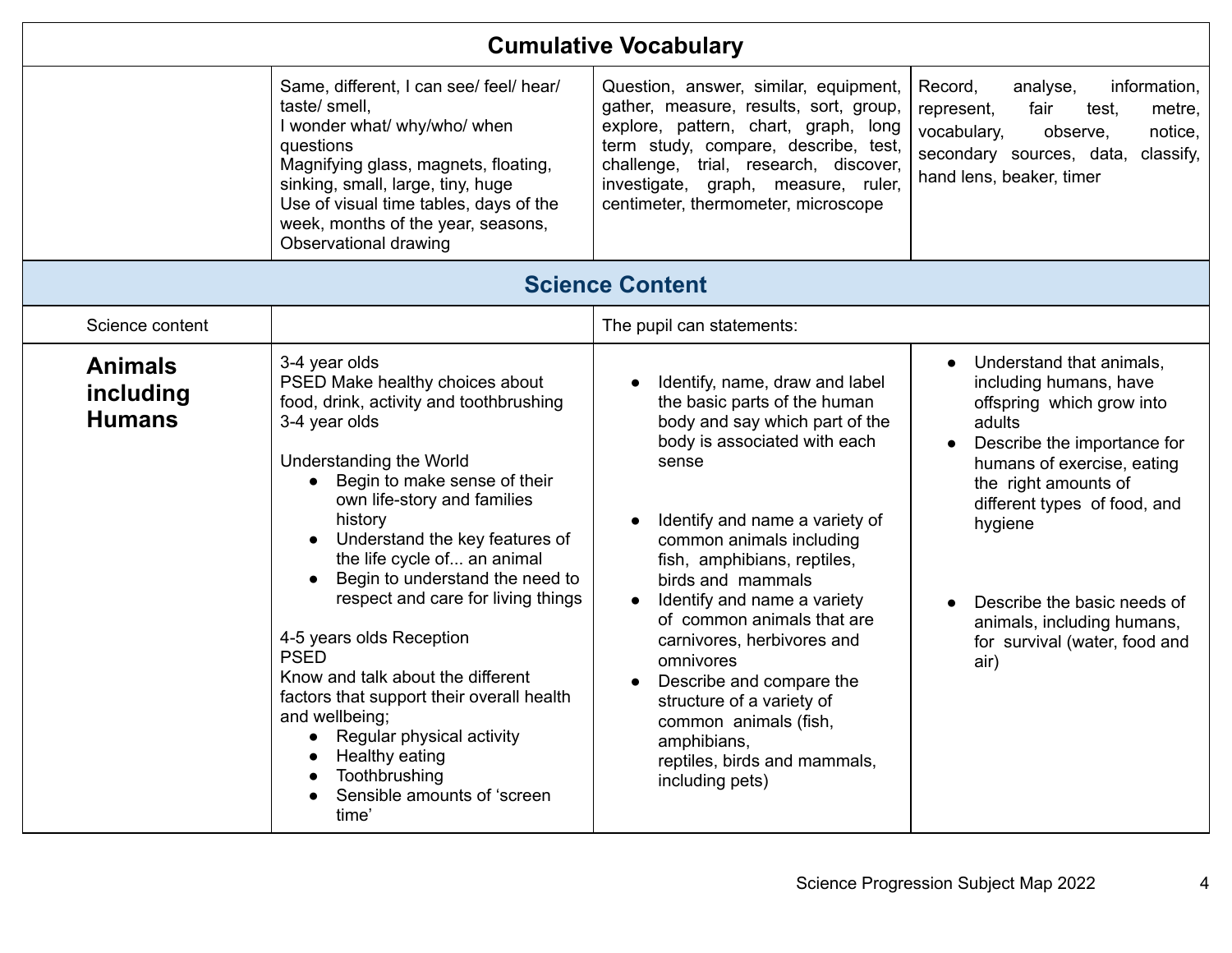|                              | Having a good sleep routine<br>$\bullet$<br>Being a safe pedestrian                                                                                                                                                                                                                                                                                                                                                                                                                              |                                                                                                                                                                                                                                                                                                                                                                                                                                                                             |                                                                                                                                                                                                                                                                                                  |
|------------------------------|--------------------------------------------------------------------------------------------------------------------------------------------------------------------------------------------------------------------------------------------------------------------------------------------------------------------------------------------------------------------------------------------------------------------------------------------------------------------------------------------------|-----------------------------------------------------------------------------------------------------------------------------------------------------------------------------------------------------------------------------------------------------------------------------------------------------------------------------------------------------------------------------------------------------------------------------------------------------------------------------|--------------------------------------------------------------------------------------------------------------------------------------------------------------------------------------------------------------------------------------------------------------------------------------------------|
|                              |                                                                                                                                                                                                                                                                                                                                                                                                                                                                                                  | <b>Cumulative Vocabulary</b>                                                                                                                                                                                                                                                                                                                                                                                                                                                |                                                                                                                                                                                                                                                                                                  |
|                              | Body, head, arm, leg, knee, face, eye,<br>ears, nose, mouth, hand, finger, hair.<br>Talon, beak, feather, fur, skin, trunk,<br>tortoise, shell, scales, claw, wings<br>Loud, quiet.<br>Change, baby, adult, grow, grownup,<br>exercise,<br>See, hear, feel, taste, smell<br>Time, before, now, next, yesterday,<br>tomorrow, when I was younger/ a baby,<br>when my mum/ dad etc was little,<br>animal, larvae, pupae, cocoon,<br>caterpillar, growing, insect, talons,<br>wings, care, careful, | Neck, elbows, eyebrows, eyelashes,<br>teeth, tongue, feet, toes, nails,<br>ankle, calf, thigh, hips, waist, trunk,<br>chest, shoulders, back, wrist, tail,<br>wing, fin, scales, senses, hearing,<br>seeing, touching, smelling, tasting,<br>smooth, bright, dim, high, low<br>Fish, reptiles, mammals, birds,<br>amphibians (+ examples of each)<br>herbivore, omnivore, carnivore,<br>blood, heart, lungs, bones, muscles,<br>senses, taste, smell, sight, hear,<br>touch | Survival, water, air, food, adult,<br>offspring, kitten, calf, puppy, hygiene,<br>balanced diet, offspring, life cycles,<br>adults, basic needs, water, food, air,<br>food types (fruit and veg, bread,<br>rice, pasta, milk, dairy, foods high in<br>fat and sugar, meat, fish, eggs,<br>beans) |
| <b>Plants</b>                | 3-4 year olds<br>Understanding the World<br>Plant seeds and care for<br>growing plants<br>Understand the key features of<br>$\bullet$<br>the life cycle of a plant and an<br>animal<br>Begin to understand the need to<br>respect and care for living things                                                                                                                                                                                                                                     | Identify and name a variety of<br>common wild and garden plants,<br>including deciduous and<br>evergreen trees<br>Identify and describe the basic<br>structure of a variety of common<br>flowering plants, including trees.                                                                                                                                                                                                                                                 | Observe and describe how seeds<br>and bulbs grow into mature plants<br>Find out and describe how plants<br>need water, light and a suitable<br>temperature to grow and stay<br>healthy                                                                                                           |
| <b>Cumulative Vocabulary</b> |                                                                                                                                                                                                                                                                                                                                                                                                                                                                                                  |                                                                                                                                                                                                                                                                                                                                                                                                                                                                             |                                                                                                                                                                                                                                                                                                  |
| <b>Vocabulary</b>            | Seed, pip, plant, stalk, leaves, flower,<br>fruit, soil, vegetable, water,<br>decomposing, sunlight, decay<br>Observational drawing                                                                                                                                                                                                                                                                                                                                                              | Names of: wild plants, garden pants,<br>flowering plants. Tree, leaf, flower,<br>blossom, root, petal, fruit, seed,<br>trunk, branch, stem, bark, stalk.                                                                                                                                                                                                                                                                                                                    | Bulb, light, needs, growth, healthy,<br>dieing, shoot, seedling, tuber,<br>temperature, growth, lifecycle,<br>oxygen, carbon dioxide, seasonal,                                                                                                                                                  |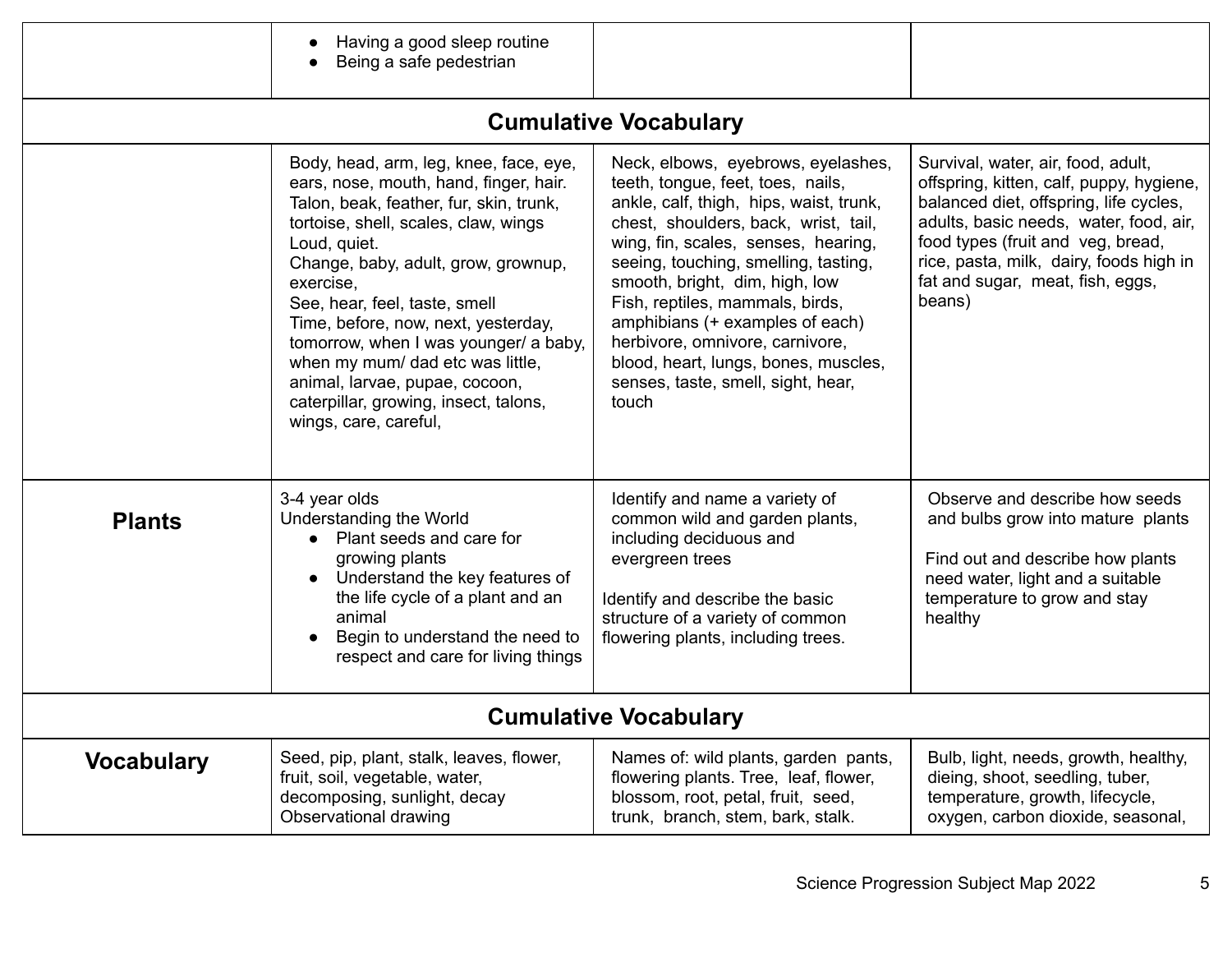|                                          |                                                                                                                                                                                                                                                                                                                                                                                                                                                                                                                      | deciduous and evergreen, pollen,<br>nectar, habitat<br>Vegetable (various names) Fruit<br>(various names)<br>Tree's on site: London Plain, maple<br>cherry, fir. Magnolia, Horse Chestnut<br>Garden plants; Rose, daisy,<br>dandelion, sunflower, | annual, environment                                                                                                                                                                                                                                                                                                                                                                                                                                                                                                                                                                                                                                                                       |
|------------------------------------------|----------------------------------------------------------------------------------------------------------------------------------------------------------------------------------------------------------------------------------------------------------------------------------------------------------------------------------------------------------------------------------------------------------------------------------------------------------------------------------------------------------------------|---------------------------------------------------------------------------------------------------------------------------------------------------------------------------------------------------------------------------------------------------|-------------------------------------------------------------------------------------------------------------------------------------------------------------------------------------------------------------------------------------------------------------------------------------------------------------------------------------------------------------------------------------------------------------------------------------------------------------------------------------------------------------------------------------------------------------------------------------------------------------------------------------------------------------------------------------------|
| Living things and<br>their habitats Yr 2 | 3-4 year olds<br>Understanding the World<br>Begin to understand the need to<br>$\bullet$<br>respect and care for the natural<br>environment and all living things<br>4-5 year olds<br>Understanding the World<br>Explore the natural world around<br>them<br>Describe what they see, hear<br>and feel while they are outside<br>Recognise some of the events<br>$\bullet$<br>that are different to the one in<br>which they live<br>Understand the effect of<br>changing seasons on the natural<br>world around them |                                                                                                                                                                                                                                                   | Explore and compare the<br>$\bullet$<br>differences between things<br>that are living, dead, and<br>things that<br>have never<br>been alive.<br>Identify that most living<br>things live in habitats to<br>which they are suited and<br>describe how<br>different habitats provide for<br>the basic needs of different<br>kinds of animals and plants,<br>and how they depend on<br>each other. Identify and<br>name a variety of plants<br>and animals in their<br>habitats, including micro<br>habitats.<br>Describe how animals obtain<br>their food from plants and<br>other animals, using the idea<br>of a simple food chain, and<br>identify and name different<br>sources of food |
| <b>Cumulative Vocabulary</b>             |                                                                                                                                                                                                                                                                                                                                                                                                                                                                                                                      |                                                                                                                                                                                                                                                   |                                                                                                                                                                                                                                                                                                                                                                                                                                                                                                                                                                                                                                                                                           |
| <b>Vocabulary</b>                        | Rubbish, care, animal, plant, same                                                                                                                                                                                                                                                                                                                                                                                                                                                                                   | Features, tail, tusk, horn, aquatic,                                                                                                                                                                                                              | Living, dead, never been alive,                                                                                                                                                                                                                                                                                                                                                                                                                                                                                                                                                                                                                                                           |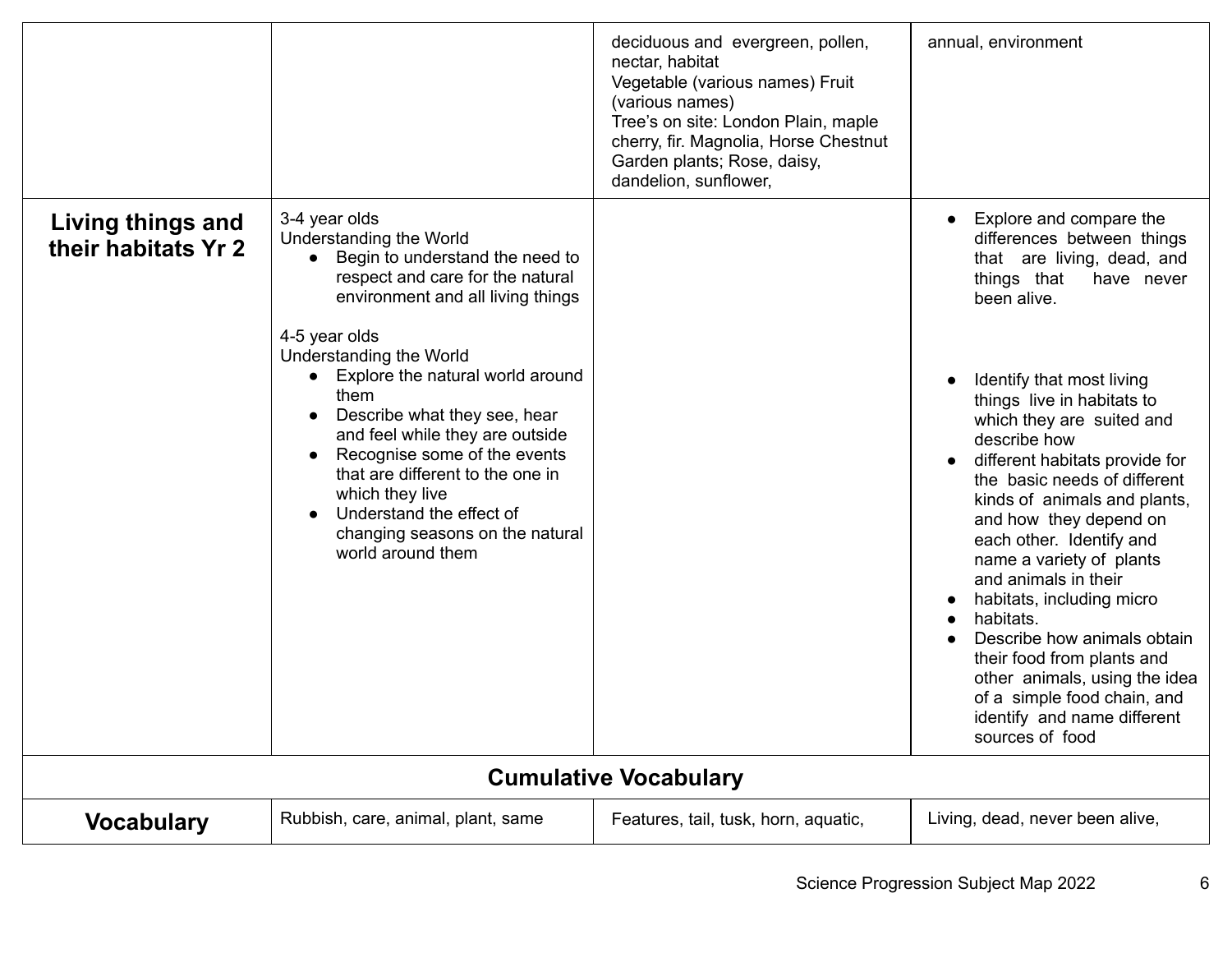|                                                                                          | different, tell, season, food, predator,<br>water                                                                                                                                                                                                                                                                                                                      | forest, ocean, mountain                                                                                                                                                                                                                                                                                                                                                                                                                                         | names of local habitats grass,<br>pond, woodland, meadow, name<br>micro habitat, under log, stony<br>path, under bushes, suited, basic<br>needs, depend, food, food chain,<br>shelter, energy, food chain, prey,<br>desert, food web, oxygen, carbon<br>dioxide, seasonal, annual,<br>environment                                                                             |
|------------------------------------------------------------------------------------------|------------------------------------------------------------------------------------------------------------------------------------------------------------------------------------------------------------------------------------------------------------------------------------------------------------------------------------------------------------------------|-----------------------------------------------------------------------------------------------------------------------------------------------------------------------------------------------------------------------------------------------------------------------------------------------------------------------------------------------------------------------------------------------------------------------------------------------------------------|-------------------------------------------------------------------------------------------------------------------------------------------------------------------------------------------------------------------------------------------------------------------------------------------------------------------------------------------------------------------------------|
| <b>Seasonal Changes</b>                                                                  | <b>Understanding the World</b><br>Explore the natural world around<br>them                                                                                                                                                                                                                                                                                             | Observe changes across the four<br>seasons - observe and describe<br>weather associated with the seasons<br>and how day length varies.                                                                                                                                                                                                                                                                                                                          |                                                                                                                                                                                                                                                                                                                                                                               |
|                                                                                          |                                                                                                                                                                                                                                                                                                                                                                        | <b>Cumulative Vocabulary</b>                                                                                                                                                                                                                                                                                                                                                                                                                                    |                                                                                                                                                                                                                                                                                                                                                                               |
|                                                                                          | Season, spring, summer, autumn,<br>winter, wind, rain, snow, sun, rainbow,<br>cloud, day, night, light, dark, ice,<br>freezing, hot                                                                                                                                                                                                                                    | Weather, warm, cool cold, sunny,<br>cloudy, rainy, snowing, hailing,<br>sleet, frost, fog, mist, icy,<br>rainbow, thunder, lightning, storm,<br>light, dark, day, night, moon, dry<br>season, monsoon/ rainy season,<br>drought, polar ice                                                                                                                                                                                                                      |                                                                                                                                                                                                                                                                                                                                                                               |
| <b>Everyday materials</b><br>YR <sub>1</sub><br><b>Uses of everyday</b><br>materials YR2 | 3-4 year olds<br>Understanding the World<br>• Use all their senses in hands-on<br>exploration of natural materials<br><b>Explore collections of materials</b><br>$\bullet$<br>with similar and/ or different<br>properties<br>• Explore and talk about different<br>forces they can feel<br>Talk about the differences<br>between materials and changes<br>they notice | Distinguish between an object<br>$\bullet$<br>and the material from which it<br>is made.<br>Identify and name a variety<br>$\bullet$<br>of everyday materials,<br>including wood, plastic,<br>glass, metal,<br>water, and rock.<br>$\bullet$<br>Describe the simple<br>physical properties of a<br>variety of<br>everyday materials.<br>$\bullet$<br>Compare and group together a<br>$\bullet$<br>variety of everyday materials on<br>the basis of their simple | Identify and compare the<br>$\bullet$<br>suitability of a variety of<br>$\bullet$<br>everyday materials, including<br>wood, metal, plastic, glass,<br>brick, rock, paper and<br>cardboard for particular uses<br>find out how the shapes of<br>$\bullet$<br>solid objects made from<br>some materials can be<br>changed by squashing,<br>bending, twisting and<br>stretching. |